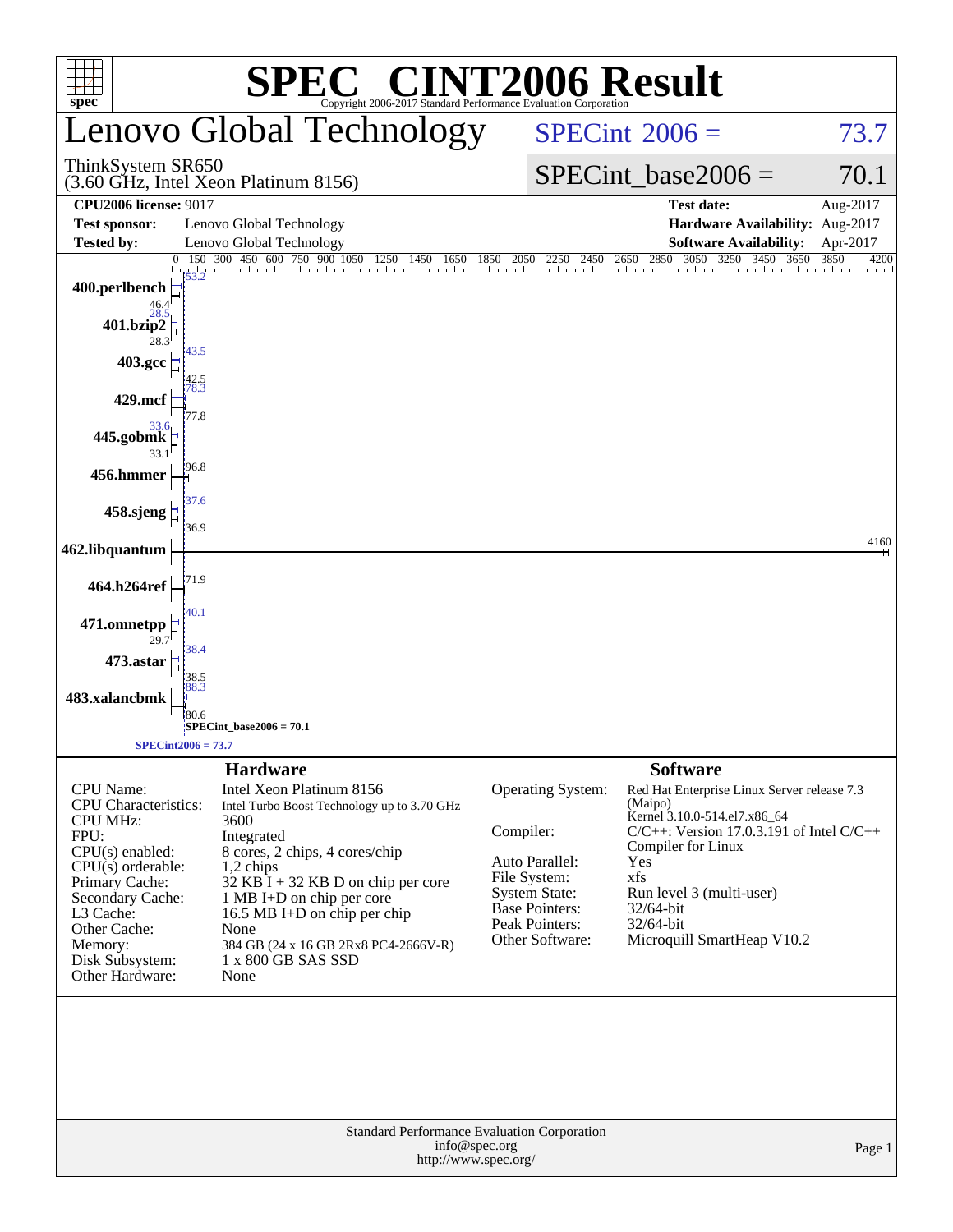

### enovo Global Technology

#### ThinkSystem SR650

(3.60 GHz, Intel Xeon Platinum 8156)

 $SPECint2006 = 73.7$  $SPECint2006 = 73.7$ 

### SPECint base2006 =  $70.1$

**[Test sponsor:](http://www.spec.org/auto/cpu2006/Docs/result-fields.html#Testsponsor)** Lenovo Global Technology **[Hardware Availability:](http://www.spec.org/auto/cpu2006/Docs/result-fields.html#HardwareAvailability)** Aug-2017

**[CPU2006 license:](http://www.spec.org/auto/cpu2006/Docs/result-fields.html#CPU2006license)** 9017 **[Test date:](http://www.spec.org/auto/cpu2006/Docs/result-fields.html#Testdate)** Aug-2017 **[Tested by:](http://www.spec.org/auto/cpu2006/Docs/result-fields.html#Testedby)** Lenovo Global Technology **[Software Availability:](http://www.spec.org/auto/cpu2006/Docs/result-fields.html#SoftwareAvailability)** Apr-2017

#### **[Results Table](http://www.spec.org/auto/cpu2006/Docs/result-fields.html#ResultsTable)**

|                    | <b>Base</b>    |       |                |              |                | <b>Peak</b>               |                       |              |                |              |                |              |
|--------------------|----------------|-------|----------------|--------------|----------------|---------------------------|-----------------------|--------------|----------------|--------------|----------------|--------------|
| <b>Benchmark</b>   | <b>Seconds</b> | Ratio | <b>Seconds</b> | <b>Ratio</b> | <b>Seconds</b> | Ratio                     | <b>Seconds</b>        | <b>Ratio</b> | <b>Seconds</b> | <b>Ratio</b> | <b>Seconds</b> | <b>Ratio</b> |
| 400.perlbench      | 210            | 46.5  | 210            | 46.4         | 211            | 46.4                      | 184                   | 53.2         | 185            | 52.8         | 183            | 53.3         |
| 401.bzip2          | <u>341</u>     | 28.3  | 341            | 28.3         | 340            | 28.4                      | 338                   | 28.5         | 338            | 28.5         | 339            | 28.5         |
| $403.\mathrm{gcc}$ | 190            | 42.5  | 189            | 42.6         | <u>189</u>     | 42.5                      | 185                   | 43.5         | <u>185</u>     | 43.5         | 185            | 43.6         |
| $429$ mcf          | 119            | 76.6  | 117            | 77.8         | 116            | 78.5                      | <b>116</b>            | 78.3         | 117            | 78.2         | 116            | 78.5         |
| $445$ .gobmk       | 317            | 33.1  | 317            | 33.0         | 317            | 33.1                      | 312                   | 33.6         | 312            | 33.7         | 312            | <b>33.6</b>  |
| $456.$ hmmer       | 96.4           | 96.8  | 96.4           | 96.8         | 96.3           | 96.8                      | 96.4                  | 96.8         | 96.4           | 96.8         | 96.3           | 96.8         |
| $458$ .sjeng       | 328            | 36.9  | 328            | 36.8         | 328            | 36.9                      | 322                   | 37.6         | 322            | 37.6         | 322            | 37.6         |
| 462.libquantum     | 5.00           | 4150  | 4.97           | 4170         | 4.98           | 4160                      | 5.00                  | 4150         | 4.97           | 4170         | 4.98           | 4160         |
| 464.h264ref        | 307            | 72.0  | 308            | 71.7         | 308            | 71.9                      | 307                   | 72.0         | 308            | 71.7         | 308            | 71.9         |
| 471.omnetpp        | 210            | 29.8  | 211            | 29.7         | 210            | 29.7                      | 156                   | 40.1         | 155            | 40.4         | 156            | 40.0         |
| $473.$ astar       | 183            | 38.4  | 182            | 38.6         | 182            | 38.5                      | 183                   | 38.4         | 184            | 38.2         | <u>183</u>     | <u>38.4</u>  |
| 483.xalancbmk      | 85.6           | 80.6  | 85.9           | 80.3         | 85.6           | 80.6                      | 78.3                  | 88.2         | 78.2           | 88.3         | 78.1           | 88.4         |
| $\mathbf{r}$       | $\mathbf{1}$ . |       | $\mathbf{1}$   | 1.1.1        |                | $\mathbf{r}$ $\mathbf{r}$ | 1.1<br>$\blacksquare$ | .            |                |              |                |              |

Results appear in the [order in which they were run.](http://www.spec.org/auto/cpu2006/Docs/result-fields.html#RunOrder) Bold underlined text [indicates a median measurement.](http://www.spec.org/auto/cpu2006/Docs/result-fields.html#Median)

#### **[Submit Notes](http://www.spec.org/auto/cpu2006/Docs/result-fields.html#SubmitNotes)**

The config file option 'submit' was used.

### **[Operating System Notes](http://www.spec.org/auto/cpu2006/Docs/result-fields.html#OperatingSystemNotes)**

Stack size set to unlimited using "ulimit -s unlimited"

### **[Platform Notes](http://www.spec.org/auto/cpu2006/Docs/result-fields.html#PlatformNotes)**

Standard Performance Evaluation Corporation [info@spec.org](mailto:info@spec.org) BIOS configuration: Operating Mode set to Maximum Performance Hyper-Threading set to Disabled Stale AtoS set to Enable LLC dead line alloc set to Disable Sysinfo program /home/cpu2006-1.2-ic17.0u3/config/sysinfo.rev6993 Revision 6993 of 2015-11-06 (b5e8d4b4eb51ed28d7f98696cbe290c1) running on Cyborg-SPECcpu2017-RHEL7.3 Fri Aug 10 22:08:31 2018 This section contains SUT (System Under Test) info as seen by some common utilities. To remove or add to this section, see: <http://www.spec.org/cpu2006/Docs/config.html#sysinfo> From /proc/cpuinfo model name : Intel(R) Xeon(R) Platinum 8156 CPU @ 3.60GHz 2 "physical id"s (chips) 8 "processors" cores, siblings (Caution: counting these is hw and system dependent. The following excerpts from /proc/cpuinfo might not be reliable. Use with Continued on next page

<http://www.spec.org/>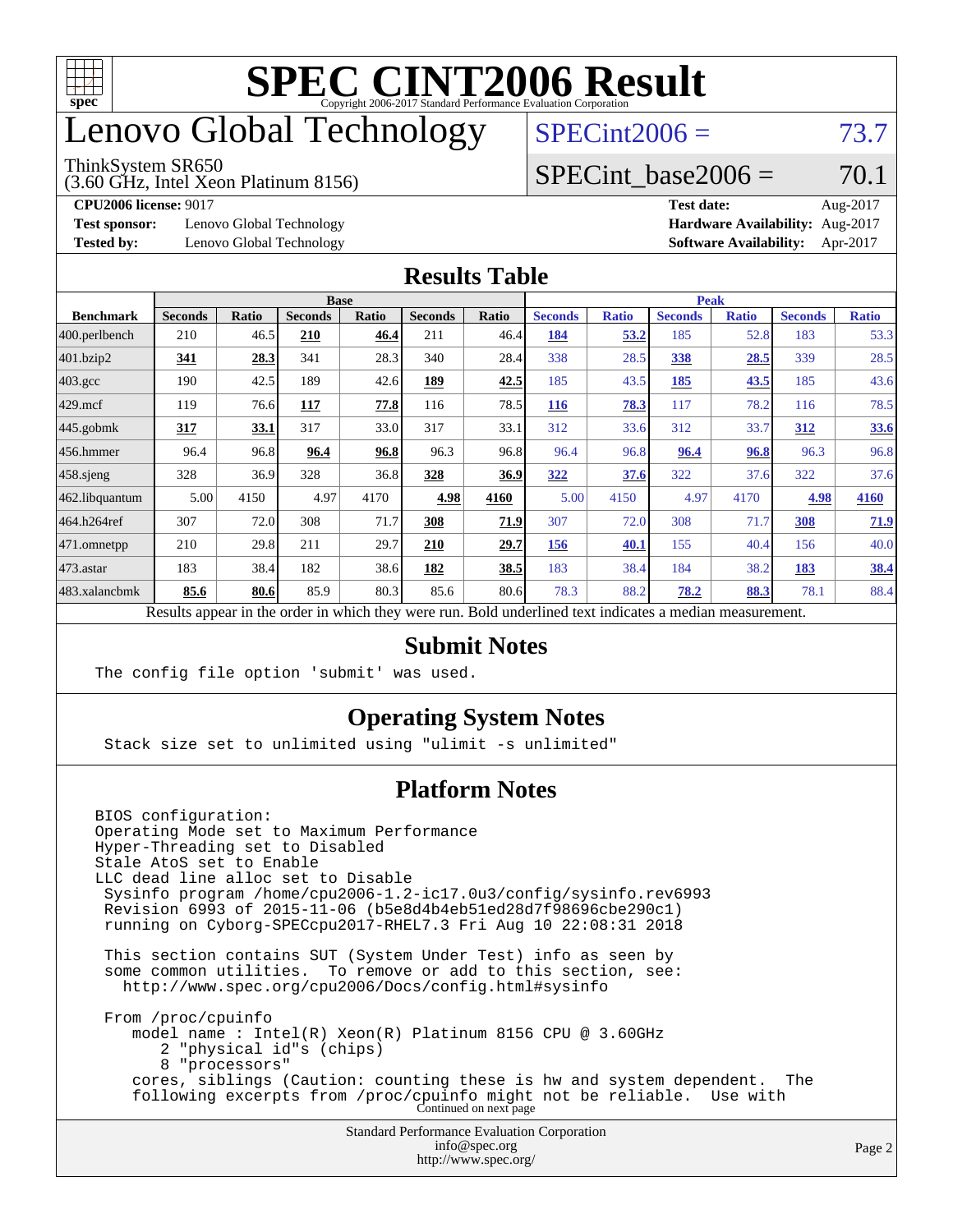

## enovo Global Technology

(3.60 GHz, Intel Xeon Platinum 8156) ThinkSystem SR650

 $SPECint2006 = 73.7$  $SPECint2006 = 73.7$ 

 $SPECTnt\_base2006 = 70.1$ 

**[Test sponsor:](http://www.spec.org/auto/cpu2006/Docs/result-fields.html#Testsponsor)** Lenovo Global Technology **[Hardware Availability:](http://www.spec.org/auto/cpu2006/Docs/result-fields.html#HardwareAvailability)** Aug-2017 **[Tested by:](http://www.spec.org/auto/cpu2006/Docs/result-fields.html#Testedby)** Lenovo Global Technology **[Software Availability:](http://www.spec.org/auto/cpu2006/Docs/result-fields.html#SoftwareAvailability)** Apr-2017

**[CPU2006 license:](http://www.spec.org/auto/cpu2006/Docs/result-fields.html#CPU2006license)** 9017 **[Test date:](http://www.spec.org/auto/cpu2006/Docs/result-fields.html#Testdate)** Aug-2017

### **[Platform Notes \(Continued\)](http://www.spec.org/auto/cpu2006/Docs/result-fields.html#PlatformNotes)**

| cpu cores : 4<br>sibling: 4                                                                                                                                                                                                                                                                     |
|-------------------------------------------------------------------------------------------------------------------------------------------------------------------------------------------------------------------------------------------------------------------------------------------------|
| physical 0: cores 1 5 9 13<br>physical 1: cores 0 3 10 13                                                                                                                                                                                                                                       |
| cache size : 16896 KB                                                                                                                                                                                                                                                                           |
| From /proc/meminfo<br>MemTotal:<br>395885492 kB<br>HugePages_Total: 0<br>Hugepagesize: 2048 kB                                                                                                                                                                                                  |
| From /etc/*release* /etc/*version*<br>os-release:                                                                                                                                                                                                                                               |
| NAME="Red Hat Enterprise Linux Server"<br>VERSION="7.3 (Maipo)"                                                                                                                                                                                                                                 |
| $ID="rhe1"$<br>ID LIKE="fedora"                                                                                                                                                                                                                                                                 |
| VERSION_ID="7.3"<br>PRETTY NAME="Red Hat Enterprise Linux Server 7.3 (Maipo)"                                                                                                                                                                                                                   |
| ANSI COLOR="0;31"<br>CPE_NAME="cpe:/o:redhat:enterprise_linux:7.3:GA:server"                                                                                                                                                                                                                    |
| redhat-release: Red Hat Enterprise Linux Server release 7.3 (Maipo)<br>system-release: Red Hat Enterprise Linux Server release 7.3 (Maipo)                                                                                                                                                      |
| system-release-cpe: cpe:/o:redhat:enterprise_linux:7.3:ga:server                                                                                                                                                                                                                                |
| uname $-a$ :<br>Linux Cyborg-SPECcpu2017-RHEL7.3 3.10.0-514.el7.x86_64 #1 SMP Wed Oct 19<br>11:24:13 EDT 2016 x86_64 x86_64 x86_64 GNU/Linux                                                                                                                                                    |
| run-level 3 Aug 10 22:07                                                                                                                                                                                                                                                                        |
| SPEC is set to: /home/cpu2006-1.2-ic17.0u3<br>Type Size Used Avail Use% Mounted on<br>Filesystem<br>xfs 744G 143G 602G 20% /<br>/dev/sda2<br>Additional information from dmidecode:                                                                                                             |
| Warning: Use caution when you interpret this section. The 'dmidecode' program<br>reads system data which is "intended to allow hardware to be accurately<br>determined", but the intent may not be met, as there are frequent changes to<br>hardware, firmware, and the "DMTF SMBIOS" standard. |
| BIOS Lenovo -[IVE111C-1.00]- 07/17/2017<br>Memory:                                                                                                                                                                                                                                              |
| 24x Samsung M393A2K43BB1-CTD 16 GB 2 rank 2666 MHz                                                                                                                                                                                                                                              |
| (End of data from sysinfo program)                                                                                                                                                                                                                                                              |
|                                                                                                                                                                                                                                                                                                 |
|                                                                                                                                                                                                                                                                                                 |
| <b>Standard Performance Evaluation Corporation</b>                                                                                                                                                                                                                                              |
|                                                                                                                                                                                                                                                                                                 |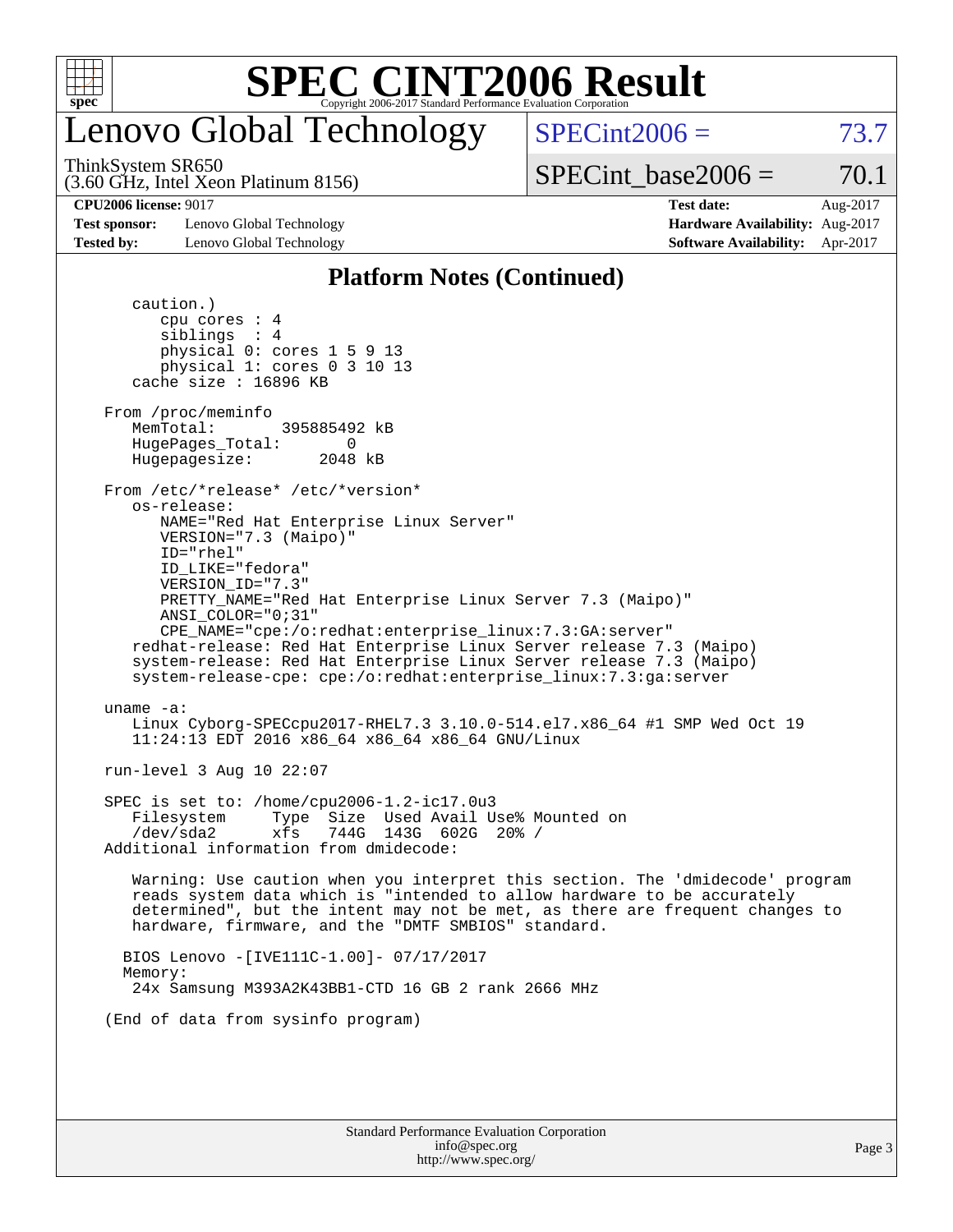

## enovo Global Technology

ThinkSystem SR650

 $SPECint2006 = 73.7$  $SPECint2006 = 73.7$ 

(3.60 GHz, Intel Xeon Platinum 8156)

SPECint base2006 =  $70.1$ 

**[Test sponsor:](http://www.spec.org/auto/cpu2006/Docs/result-fields.html#Testsponsor)** Lenovo Global Technology **[Hardware Availability:](http://www.spec.org/auto/cpu2006/Docs/result-fields.html#HardwareAvailability)** Aug-2017 **[Tested by:](http://www.spec.org/auto/cpu2006/Docs/result-fields.html#Testedby)** Lenovo Global Technology **[Software Availability:](http://www.spec.org/auto/cpu2006/Docs/result-fields.html#SoftwareAvailability)** Apr-2017

**[CPU2006 license:](http://www.spec.org/auto/cpu2006/Docs/result-fields.html#CPU2006license)** 9017 **[Test date:](http://www.spec.org/auto/cpu2006/Docs/result-fields.html#Testdate)** Aug-2017

#### **[General Notes](http://www.spec.org/auto/cpu2006/Docs/result-fields.html#GeneralNotes)**

Environment variables set by runspec before the start of the run: KMP AFFINITY = "granularity=fine, compact,  $0,3$ " LD\_LIBRARY\_PATH = "/home/cpu2006-1.2-ic17.0u3/lib/ia32:/home/cpu2006-1.2-ic17.0u3/lib/intel64:/home/cpu2006-1.2-ic17.0u3/sh10.2" OMP\_NUM\_THREADS = "8"

 Binaries compiled on a system with 1x Intel Core i7-4790 CPU + 32GB RAM memory using Redhat Enterprise Linux 7.2 Transparent Huge Pages enabled by default. Filesystem page cache cleared with: shell invocation of 'sync; echo 3 > /proc/sys/vm/drop\_caches' prior to run

### **[Base Compiler Invocation](http://www.spec.org/auto/cpu2006/Docs/result-fields.html#BaseCompilerInvocation)**

[C benchmarks](http://www.spec.org/auto/cpu2006/Docs/result-fields.html#Cbenchmarks): [icc -m64](http://www.spec.org/cpu2006/results/res2017q4/cpu2006-20170918-49759.flags.html#user_CCbase_intel_icc_64bit_bda6cc9af1fdbb0edc3795bac97ada53)

[C++ benchmarks:](http://www.spec.org/auto/cpu2006/Docs/result-fields.html#CXXbenchmarks) [icpc -m64](http://www.spec.org/cpu2006/results/res2017q4/cpu2006-20170918-49759.flags.html#user_CXXbase_intel_icpc_64bit_fc66a5337ce925472a5c54ad6a0de310)

### **[Base Portability Flags](http://www.spec.org/auto/cpu2006/Docs/result-fields.html#BasePortabilityFlags)**

 400.perlbench: [-DSPEC\\_CPU\\_LP64](http://www.spec.org/cpu2006/results/res2017q4/cpu2006-20170918-49759.flags.html#b400.perlbench_basePORTABILITY_DSPEC_CPU_LP64) [-DSPEC\\_CPU\\_LINUX\\_X64](http://www.spec.org/cpu2006/results/res2017q4/cpu2006-20170918-49759.flags.html#b400.perlbench_baseCPORTABILITY_DSPEC_CPU_LINUX_X64) 401.bzip2: [-DSPEC\\_CPU\\_LP64](http://www.spec.org/cpu2006/results/res2017q4/cpu2006-20170918-49759.flags.html#suite_basePORTABILITY401_bzip2_DSPEC_CPU_LP64) 403.gcc: [-DSPEC\\_CPU\\_LP64](http://www.spec.org/cpu2006/results/res2017q4/cpu2006-20170918-49759.flags.html#suite_basePORTABILITY403_gcc_DSPEC_CPU_LP64) 429.mcf: [-DSPEC\\_CPU\\_LP64](http://www.spec.org/cpu2006/results/res2017q4/cpu2006-20170918-49759.flags.html#suite_basePORTABILITY429_mcf_DSPEC_CPU_LP64) 445.gobmk: [-DSPEC\\_CPU\\_LP64](http://www.spec.org/cpu2006/results/res2017q4/cpu2006-20170918-49759.flags.html#suite_basePORTABILITY445_gobmk_DSPEC_CPU_LP64) 456.hmmer: [-DSPEC\\_CPU\\_LP64](http://www.spec.org/cpu2006/results/res2017q4/cpu2006-20170918-49759.flags.html#suite_basePORTABILITY456_hmmer_DSPEC_CPU_LP64) 458.sjeng: [-DSPEC\\_CPU\\_LP64](http://www.spec.org/cpu2006/results/res2017q4/cpu2006-20170918-49759.flags.html#suite_basePORTABILITY458_sjeng_DSPEC_CPU_LP64) 462.libquantum: [-DSPEC\\_CPU\\_LP64](http://www.spec.org/cpu2006/results/res2017q4/cpu2006-20170918-49759.flags.html#suite_basePORTABILITY462_libquantum_DSPEC_CPU_LP64) [-DSPEC\\_CPU\\_LINUX](http://www.spec.org/cpu2006/results/res2017q4/cpu2006-20170918-49759.flags.html#b462.libquantum_baseCPORTABILITY_DSPEC_CPU_LINUX) 464.h264ref: [-DSPEC\\_CPU\\_LP64](http://www.spec.org/cpu2006/results/res2017q4/cpu2006-20170918-49759.flags.html#suite_basePORTABILITY464_h264ref_DSPEC_CPU_LP64) 471.omnetpp: [-DSPEC\\_CPU\\_LP64](http://www.spec.org/cpu2006/results/res2017q4/cpu2006-20170918-49759.flags.html#suite_basePORTABILITY471_omnetpp_DSPEC_CPU_LP64) 473.astar: [-DSPEC\\_CPU\\_LP64](http://www.spec.org/cpu2006/results/res2017q4/cpu2006-20170918-49759.flags.html#suite_basePORTABILITY473_astar_DSPEC_CPU_LP64) 483.xalancbmk: [-DSPEC\\_CPU\\_LP64](http://www.spec.org/cpu2006/results/res2017q4/cpu2006-20170918-49759.flags.html#suite_basePORTABILITY483_xalancbmk_DSPEC_CPU_LP64) [-DSPEC\\_CPU\\_LINUX](http://www.spec.org/cpu2006/results/res2017q4/cpu2006-20170918-49759.flags.html#b483.xalancbmk_baseCXXPORTABILITY_DSPEC_CPU_LINUX)

### **[Base Optimization Flags](http://www.spec.org/auto/cpu2006/Docs/result-fields.html#BaseOptimizationFlags)**

[C benchmarks](http://www.spec.org/auto/cpu2006/Docs/result-fields.html#Cbenchmarks):

[-xCORE-AVX2](http://www.spec.org/cpu2006/results/res2017q4/cpu2006-20170918-49759.flags.html#user_CCbase_f-xCORE-AVX2) [-ipo](http://www.spec.org/cpu2006/results/res2017q4/cpu2006-20170918-49759.flags.html#user_CCbase_f-ipo) [-O3](http://www.spec.org/cpu2006/results/res2017q4/cpu2006-20170918-49759.flags.html#user_CCbase_f-O3) [-no-prec-div](http://www.spec.org/cpu2006/results/res2017q4/cpu2006-20170918-49759.flags.html#user_CCbase_f-no-prec-div) [-parallel](http://www.spec.org/cpu2006/results/res2017q4/cpu2006-20170918-49759.flags.html#user_CCbase_f-parallel) [-qopt-prefetch](http://www.spec.org/cpu2006/results/res2017q4/cpu2006-20170918-49759.flags.html#user_CCbase_f-qopt-prefetch) [-auto-p32](http://www.spec.org/cpu2006/results/res2017q4/cpu2006-20170918-49759.flags.html#user_CCbase_f-auto-p32)

[C++ benchmarks:](http://www.spec.org/auto/cpu2006/Docs/result-fields.html#CXXbenchmarks)

[-xCORE-AVX2](http://www.spec.org/cpu2006/results/res2017q4/cpu2006-20170918-49759.flags.html#user_CXXbase_f-xCORE-AVX2) [-ipo](http://www.spec.org/cpu2006/results/res2017q4/cpu2006-20170918-49759.flags.html#user_CXXbase_f-ipo) [-O3](http://www.spec.org/cpu2006/results/res2017q4/cpu2006-20170918-49759.flags.html#user_CXXbase_f-O3) [-no-prec-div](http://www.spec.org/cpu2006/results/res2017q4/cpu2006-20170918-49759.flags.html#user_CXXbase_f-no-prec-div) [-qopt-prefetch](http://www.spec.org/cpu2006/results/res2017q4/cpu2006-20170918-49759.flags.html#user_CXXbase_f-qopt-prefetch) [-auto-p32](http://www.spec.org/cpu2006/results/res2017q4/cpu2006-20170918-49759.flags.html#user_CXXbase_f-auto-p32) [-Wl,-z,muldefs](http://www.spec.org/cpu2006/results/res2017q4/cpu2006-20170918-49759.flags.html#user_CXXbase_link_force_multiple1_74079c344b956b9658436fd1b6dd3a8a) [-L/sh10.2 -lsmartheap64](http://www.spec.org/cpu2006/results/res2017q4/cpu2006-20170918-49759.flags.html#user_CXXbase_SmartHeap64_63911d860fc08c15fa1d5bf319b9d8d5)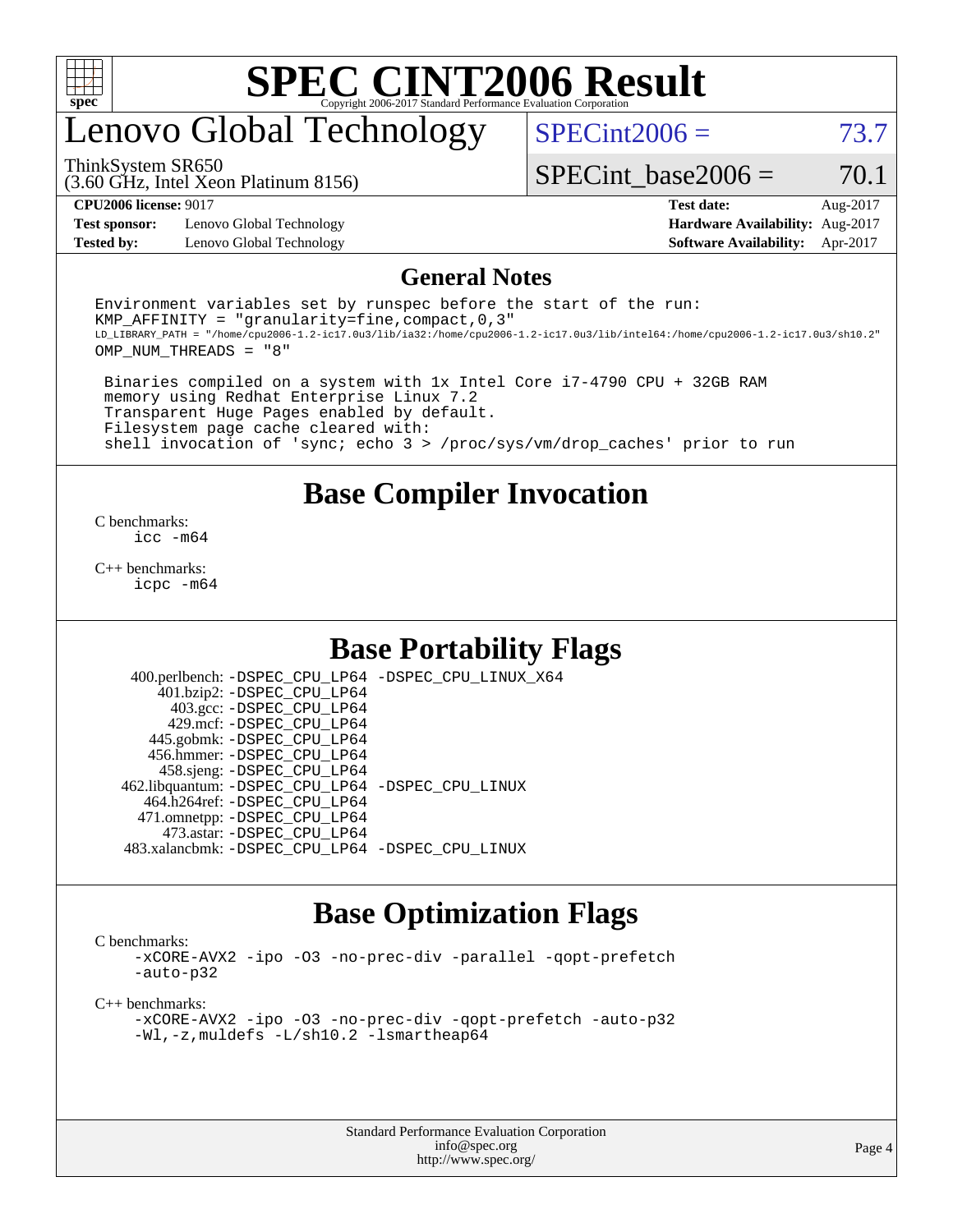

## enovo Global Technology

ThinkSystem SR650

 $SPECint2006 = 73.7$  $SPECint2006 = 73.7$ 

(3.60 GHz, Intel Xeon Platinum 8156)

SPECint base2006 =  $70.1$ 

**[Test sponsor:](http://www.spec.org/auto/cpu2006/Docs/result-fields.html#Testsponsor)** Lenovo Global Technology **[Hardware Availability:](http://www.spec.org/auto/cpu2006/Docs/result-fields.html#HardwareAvailability)** Aug-2017 **[Tested by:](http://www.spec.org/auto/cpu2006/Docs/result-fields.html#Testedby)** Lenovo Global Technology **[Software Availability:](http://www.spec.org/auto/cpu2006/Docs/result-fields.html#SoftwareAvailability)** Apr-2017

**[CPU2006 license:](http://www.spec.org/auto/cpu2006/Docs/result-fields.html#CPU2006license)** 9017 **[Test date:](http://www.spec.org/auto/cpu2006/Docs/result-fields.html#Testdate)** Aug-2017

### **[Base Other Flags](http://www.spec.org/auto/cpu2006/Docs/result-fields.html#BaseOtherFlags)**

[C benchmarks](http://www.spec.org/auto/cpu2006/Docs/result-fields.html#Cbenchmarks):

403.gcc: [-Dalloca=\\_alloca](http://www.spec.org/cpu2006/results/res2017q4/cpu2006-20170918-49759.flags.html#b403.gcc_baseEXTRA_CFLAGS_Dalloca_be3056838c12de2578596ca5467af7f3)

### **[Peak Compiler Invocation](http://www.spec.org/auto/cpu2006/Docs/result-fields.html#PeakCompilerInvocation)**

[C benchmarks \(except as noted below\)](http://www.spec.org/auto/cpu2006/Docs/result-fields.html#Cbenchmarksexceptasnotedbelow):

[icc -m64](http://www.spec.org/cpu2006/results/res2017q4/cpu2006-20170918-49759.flags.html#user_CCpeak_intel_icc_64bit_bda6cc9af1fdbb0edc3795bac97ada53)

400.perlbench: [icc -m32 -L/opt/intel/compilers\\_and\\_libraries\\_2017/linux/lib/ia32](http://www.spec.org/cpu2006/results/res2017q4/cpu2006-20170918-49759.flags.html#user_peakCCLD400_perlbench_intel_icc_c29f3ff5a7ed067b11e4ec10a03f03ae)

445.gobmk: [icc -m32 -L/opt/intel/compilers\\_and\\_libraries\\_2017/linux/lib/ia32](http://www.spec.org/cpu2006/results/res2017q4/cpu2006-20170918-49759.flags.html#user_peakCCLD445_gobmk_intel_icc_c29f3ff5a7ed067b11e4ec10a03f03ae)

[C++ benchmarks \(except as noted below\):](http://www.spec.org/auto/cpu2006/Docs/result-fields.html#CXXbenchmarksexceptasnotedbelow)

[icc -m32 -L/opt/intel/compilers\\_and\\_libraries\\_2017/linux/lib/ia32](http://www.spec.org/cpu2006/results/res2017q4/cpu2006-20170918-49759.flags.html#user_CXXpeak_intel_icc_c29f3ff5a7ed067b11e4ec10a03f03ae)

473.astar: [icpc -m64](http://www.spec.org/cpu2006/results/res2017q4/cpu2006-20170918-49759.flags.html#user_peakCXXLD473_astar_intel_icpc_64bit_fc66a5337ce925472a5c54ad6a0de310)

### **[Peak Portability Flags](http://www.spec.org/auto/cpu2006/Docs/result-fields.html#PeakPortabilityFlags)**

 400.perlbench: [-D\\_FILE\\_OFFSET\\_BITS=64](http://www.spec.org/cpu2006/results/res2017q4/cpu2006-20170918-49759.flags.html#user_peakPORTABILITY400_perlbench_file_offset_bits_64_438cf9856305ebd76870a2c6dc2689ab) [-DSPEC\\_CPU\\_LINUX\\_IA32](http://www.spec.org/cpu2006/results/res2017q4/cpu2006-20170918-49759.flags.html#b400.perlbench_peakCPORTABILITY_DSPEC_CPU_LINUX_IA32) 401.bzip2: [-DSPEC\\_CPU\\_LP64](http://www.spec.org/cpu2006/results/res2017q4/cpu2006-20170918-49759.flags.html#suite_peakPORTABILITY401_bzip2_DSPEC_CPU_LP64) 403.gcc: [-DSPEC\\_CPU\\_LP64](http://www.spec.org/cpu2006/results/res2017q4/cpu2006-20170918-49759.flags.html#suite_peakPORTABILITY403_gcc_DSPEC_CPU_LP64) 429.mcf: [-DSPEC\\_CPU\\_LP64](http://www.spec.org/cpu2006/results/res2017q4/cpu2006-20170918-49759.flags.html#suite_peakPORTABILITY429_mcf_DSPEC_CPU_LP64) 445.gobmk: [-D\\_FILE\\_OFFSET\\_BITS=64](http://www.spec.org/cpu2006/results/res2017q4/cpu2006-20170918-49759.flags.html#user_peakPORTABILITY445_gobmk_file_offset_bits_64_438cf9856305ebd76870a2c6dc2689ab) 456.hmmer: [-DSPEC\\_CPU\\_LP64](http://www.spec.org/cpu2006/results/res2017q4/cpu2006-20170918-49759.flags.html#suite_peakPORTABILITY456_hmmer_DSPEC_CPU_LP64) 458.sjeng: [-DSPEC\\_CPU\\_LP64](http://www.spec.org/cpu2006/results/res2017q4/cpu2006-20170918-49759.flags.html#suite_peakPORTABILITY458_sjeng_DSPEC_CPU_LP64) 462.libquantum: [-DSPEC\\_CPU\\_LP64](http://www.spec.org/cpu2006/results/res2017q4/cpu2006-20170918-49759.flags.html#suite_peakPORTABILITY462_libquantum_DSPEC_CPU_LP64) [-DSPEC\\_CPU\\_LINUX](http://www.spec.org/cpu2006/results/res2017q4/cpu2006-20170918-49759.flags.html#b462.libquantum_peakCPORTABILITY_DSPEC_CPU_LINUX) 464.h264ref: [-DSPEC\\_CPU\\_LP64](http://www.spec.org/cpu2006/results/res2017q4/cpu2006-20170918-49759.flags.html#suite_peakPORTABILITY464_h264ref_DSPEC_CPU_LP64) 471.omnetpp: [-D\\_FILE\\_OFFSET\\_BITS=64](http://www.spec.org/cpu2006/results/res2017q4/cpu2006-20170918-49759.flags.html#user_peakPORTABILITY471_omnetpp_file_offset_bits_64_438cf9856305ebd76870a2c6dc2689ab) 473.astar: [-DSPEC\\_CPU\\_LP64](http://www.spec.org/cpu2006/results/res2017q4/cpu2006-20170918-49759.flags.html#suite_peakPORTABILITY473_astar_DSPEC_CPU_LP64) 483.xalancbmk: [-D\\_FILE\\_OFFSET\\_BITS=64](http://www.spec.org/cpu2006/results/res2017q4/cpu2006-20170918-49759.flags.html#user_peakPORTABILITY483_xalancbmk_file_offset_bits_64_438cf9856305ebd76870a2c6dc2689ab) [-DSPEC\\_CPU\\_LINUX](http://www.spec.org/cpu2006/results/res2017q4/cpu2006-20170918-49759.flags.html#b483.xalancbmk_peakCXXPORTABILITY_DSPEC_CPU_LINUX)

### **[Peak Optimization Flags](http://www.spec.org/auto/cpu2006/Docs/result-fields.html#PeakOptimizationFlags)**

[C benchmarks](http://www.spec.org/auto/cpu2006/Docs/result-fields.html#Cbenchmarks):

 400.perlbench: [-prof-gen](http://www.spec.org/cpu2006/results/res2017q4/cpu2006-20170918-49759.flags.html#user_peakPASS1_CFLAGSPASS1_LDCFLAGS400_perlbench_prof_gen_e43856698f6ca7b7e442dfd80e94a8fc)(pass 1) [-prof-use](http://www.spec.org/cpu2006/results/res2017q4/cpu2006-20170918-49759.flags.html#user_peakPASS2_CFLAGSPASS2_LDCFLAGS400_perlbench_prof_use_bccf7792157ff70d64e32fe3e1250b55)(pass 2) [-xCORE-AVX2](http://www.spec.org/cpu2006/results/res2017q4/cpu2006-20170918-49759.flags.html#user_peakPASS2_CFLAGSPASS2_LDCFLAGS400_perlbench_f-xCORE-AVX2)(pass 2) [-par-num-threads=1](http://www.spec.org/cpu2006/results/res2017q4/cpu2006-20170918-49759.flags.html#user_peakPASS1_CFLAGSPASS1_LDCFLAGS400_perlbench_par_num_threads_786a6ff141b4e9e90432e998842df6c2)(pass 1) [-ipo](http://www.spec.org/cpu2006/results/res2017q4/cpu2006-20170918-49759.flags.html#user_peakPASS2_CFLAGSPASS2_LDCFLAGS400_perlbench_f-ipo)(pass 2) [-O3](http://www.spec.org/cpu2006/results/res2017q4/cpu2006-20170918-49759.flags.html#user_peakPASS2_CFLAGSPASS2_LDCFLAGS400_perlbench_f-O3)(pass 2) [-no-prec-div](http://www.spec.org/cpu2006/results/res2017q4/cpu2006-20170918-49759.flags.html#user_peakPASS2_CFLAGSPASS2_LDCFLAGS400_perlbench_f-no-prec-div)(pass 2) [-qopt-prefetch](http://www.spec.org/cpu2006/results/res2017q4/cpu2006-20170918-49759.flags.html#user_peakCOPTIMIZE400_perlbench_f-qopt-prefetch)

 401.bzip2: [-prof-gen](http://www.spec.org/cpu2006/results/res2017q4/cpu2006-20170918-49759.flags.html#user_peakPASS1_CFLAGSPASS1_LDCFLAGS401_bzip2_prof_gen_e43856698f6ca7b7e442dfd80e94a8fc)(pass 1) [-prof-use](http://www.spec.org/cpu2006/results/res2017q4/cpu2006-20170918-49759.flags.html#user_peakPASS2_CFLAGSPASS2_LDCFLAGS401_bzip2_prof_use_bccf7792157ff70d64e32fe3e1250b55)(pass 2) [-xCORE-AVX2](http://www.spec.org/cpu2006/results/res2017q4/cpu2006-20170918-49759.flags.html#user_peakPASS2_CFLAGSPASS2_LDCFLAGS401_bzip2_f-xCORE-AVX2)(pass 2)  $-par-num-threads=1(pass 1) -ipo(pass 2) -O3(pass 2)$  $-par-num-threads=1(pass 1) -ipo(pass 2) -O3(pass 2)$  $-par-num-threads=1(pass 1) -ipo(pass 2) -O3(pass 2)$  $-par-num-threads=1(pass 1) -ipo(pass 2) -O3(pass 2)$  $-par-num-threads=1(pass 1) -ipo(pass 2) -O3(pass 2)$  $-par-num-threads=1(pass 1) -ipo(pass 2) -O3(pass 2)$ [-no-prec-div](http://www.spec.org/cpu2006/results/res2017q4/cpu2006-20170918-49759.flags.html#user_peakCOPTIMIZEPASS2_CFLAGSPASS2_LDCFLAGS401_bzip2_f-no-prec-div) [-auto-ilp32](http://www.spec.org/cpu2006/results/res2017q4/cpu2006-20170918-49759.flags.html#user_peakCOPTIMIZE401_bzip2_f-auto-ilp32) [-qopt-prefetch](http://www.spec.org/cpu2006/results/res2017q4/cpu2006-20170918-49759.flags.html#user_peakCOPTIMIZE401_bzip2_f-qopt-prefetch)

Continued on next page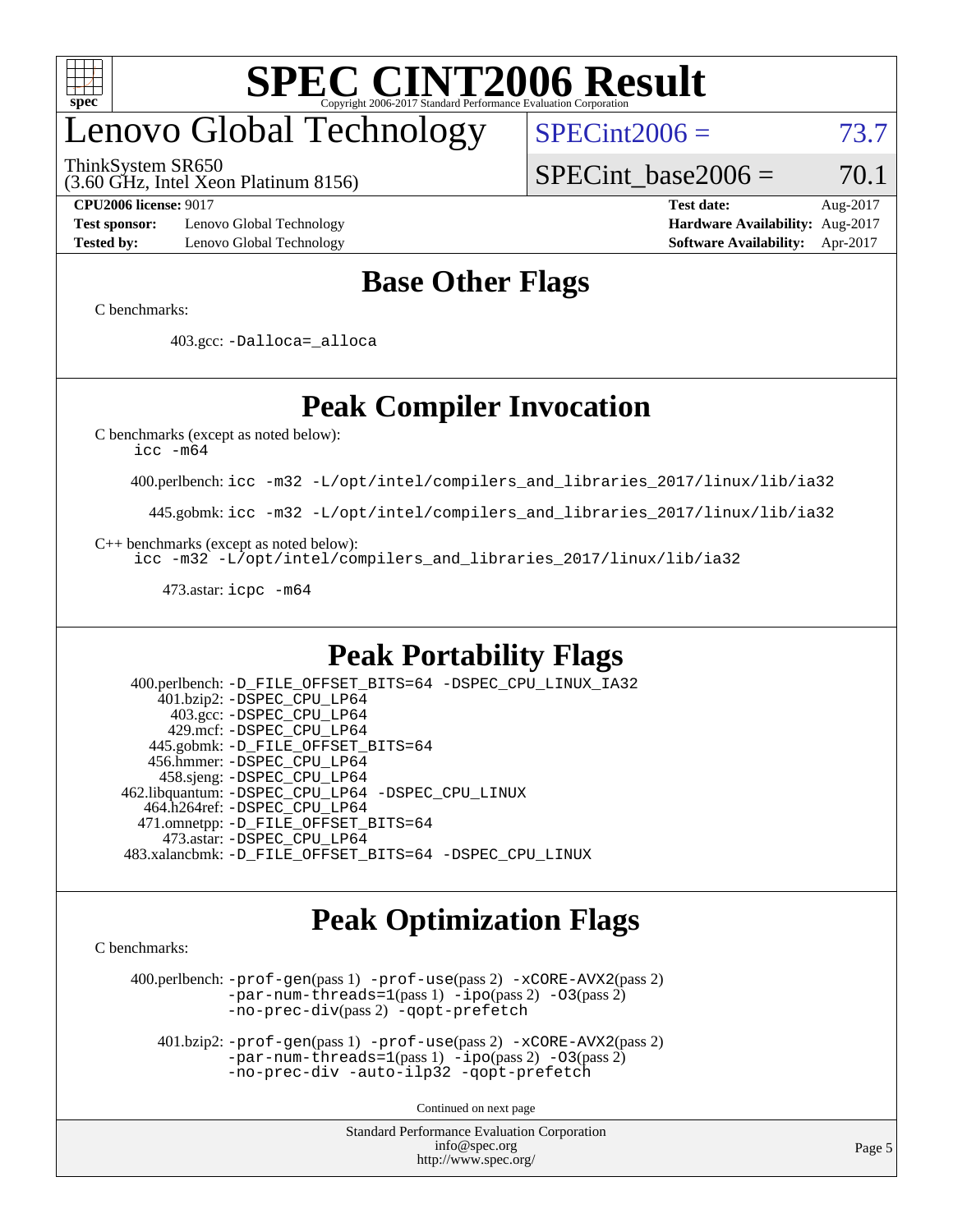

## enovo Global Technology

ThinkSystem SR650

 $SPECint2006 = 73.7$  $SPECint2006 = 73.7$ 

(3.60 GHz, Intel Xeon Platinum 8156)

SPECint base2006 =  $70.1$ 

**[Test sponsor:](http://www.spec.org/auto/cpu2006/Docs/result-fields.html#Testsponsor)** Lenovo Global Technology **[Hardware Availability:](http://www.spec.org/auto/cpu2006/Docs/result-fields.html#HardwareAvailability)** Aug-2017 **[Tested by:](http://www.spec.org/auto/cpu2006/Docs/result-fields.html#Testedby)** Lenovo Global Technology **[Software Availability:](http://www.spec.org/auto/cpu2006/Docs/result-fields.html#SoftwareAvailability)** Apr-2017

**[CPU2006 license:](http://www.spec.org/auto/cpu2006/Docs/result-fields.html#CPU2006license)** 9017 **[Test date:](http://www.spec.org/auto/cpu2006/Docs/result-fields.html#Testdate)** Aug-2017

### **[Peak Optimization Flags \(Continued\)](http://www.spec.org/auto/cpu2006/Docs/result-fields.html#PeakOptimizationFlags)**

 403.gcc: [-xCORE-AVX2](http://www.spec.org/cpu2006/results/res2017q4/cpu2006-20170918-49759.flags.html#user_peakOPTIMIZE403_gcc_f-xCORE-AVX2) [-ipo](http://www.spec.org/cpu2006/results/res2017q4/cpu2006-20170918-49759.flags.html#user_peakOPTIMIZE403_gcc_f-ipo) [-O3](http://www.spec.org/cpu2006/results/res2017q4/cpu2006-20170918-49759.flags.html#user_peakOPTIMIZE403_gcc_f-O3) [-no-prec-div](http://www.spec.org/cpu2006/results/res2017q4/cpu2006-20170918-49759.flags.html#user_peakOPTIMIZE403_gcc_f-no-prec-div) [-inline-calloc](http://www.spec.org/cpu2006/results/res2017q4/cpu2006-20170918-49759.flags.html#user_peakCOPTIMIZE403_gcc_f-inline-calloc) [-qopt-malloc-options=3](http://www.spec.org/cpu2006/results/res2017q4/cpu2006-20170918-49759.flags.html#user_peakCOPTIMIZE403_gcc_f-qopt-malloc-options_0fcb435012e78f27d57f473818e45fe4) [-auto-ilp32](http://www.spec.org/cpu2006/results/res2017q4/cpu2006-20170918-49759.flags.html#user_peakCOPTIMIZE403_gcc_f-auto-ilp32) 429.mcf: [-xCORE-AVX2](http://www.spec.org/cpu2006/results/res2017q4/cpu2006-20170918-49759.flags.html#user_peakOPTIMIZE429_mcf_f-xCORE-AVX2) [-ipo](http://www.spec.org/cpu2006/results/res2017q4/cpu2006-20170918-49759.flags.html#user_peakOPTIMIZE429_mcf_f-ipo) [-O3](http://www.spec.org/cpu2006/results/res2017q4/cpu2006-20170918-49759.flags.html#user_peakOPTIMIZE429_mcf_f-O3) [-no-prec-div](http://www.spec.org/cpu2006/results/res2017q4/cpu2006-20170918-49759.flags.html#user_peakOPTIMIZE429_mcf_f-no-prec-div) [-parallel](http://www.spec.org/cpu2006/results/res2017q4/cpu2006-20170918-49759.flags.html#user_peakCOPTIMIZE429_mcf_f-parallel) [-qopt-prefetch](http://www.spec.org/cpu2006/results/res2017q4/cpu2006-20170918-49759.flags.html#user_peakCOPTIMIZE429_mcf_f-qopt-prefetch) [-auto-p32](http://www.spec.org/cpu2006/results/res2017q4/cpu2006-20170918-49759.flags.html#user_peakCOPTIMIZE429_mcf_f-auto-p32) 445.gobmk: [-prof-gen](http://www.spec.org/cpu2006/results/res2017q4/cpu2006-20170918-49759.flags.html#user_peakPASS1_CFLAGSPASS1_LDCFLAGS445_gobmk_prof_gen_e43856698f6ca7b7e442dfd80e94a8fc)(pass 1) [-prof-use](http://www.spec.org/cpu2006/results/res2017q4/cpu2006-20170918-49759.flags.html#user_peakPASS2_CFLAGSPASS2_LDCFLAGS445_gobmk_prof_use_bccf7792157ff70d64e32fe3e1250b55)(pass 2) [-xCORE-AVX2](http://www.spec.org/cpu2006/results/res2017q4/cpu2006-20170918-49759.flags.html#user_peakPASS2_CFLAGSPASS2_LDCFLAGS445_gobmk_f-xCORE-AVX2)(pass 2)  $-par-num-threads=1(pass 1) -ipo(pass 2) -O3(pass 2)$  $-par-num-threads=1(pass 1) -ipo(pass 2) -O3(pass 2)$  $-par-num-threads=1(pass 1) -ipo(pass 2) -O3(pass 2)$  $-par-num-threads=1(pass 1) -ipo(pass 2) -O3(pass 2)$  $-par-num-threads=1(pass 1) -ipo(pass 2) -O3(pass 2)$  $-par-num-threads=1(pass 1) -ipo(pass 2) -O3(pass 2)$ [-no-prec-div](http://www.spec.org/cpu2006/results/res2017q4/cpu2006-20170918-49759.flags.html#user_peakPASS2_CFLAGSPASS2_LDCFLAGS445_gobmk_f-no-prec-div)(pass 2) 456.hmmer: basepeak = yes 458.sjeng: [-prof-gen](http://www.spec.org/cpu2006/results/res2017q4/cpu2006-20170918-49759.flags.html#user_peakPASS1_CFLAGSPASS1_LDCFLAGS458_sjeng_prof_gen_e43856698f6ca7b7e442dfd80e94a8fc)(pass 1) [-prof-use](http://www.spec.org/cpu2006/results/res2017q4/cpu2006-20170918-49759.flags.html#user_peakPASS2_CFLAGSPASS2_LDCFLAGS458_sjeng_prof_use_bccf7792157ff70d64e32fe3e1250b55)(pass 2) [-xCORE-AVX2](http://www.spec.org/cpu2006/results/res2017q4/cpu2006-20170918-49759.flags.html#user_peakPASS2_CFLAGSPASS2_LDCFLAGS458_sjeng_f-xCORE-AVX2)(pass 2) [-par-num-threads=1](http://www.spec.org/cpu2006/results/res2017q4/cpu2006-20170918-49759.flags.html#user_peakPASS1_CFLAGSPASS1_LDCFLAGS458_sjeng_par_num_threads_786a6ff141b4e9e90432e998842df6c2)(pass 1) [-ipo](http://www.spec.org/cpu2006/results/res2017q4/cpu2006-20170918-49759.flags.html#user_peakPASS2_CFLAGSPASS2_LDCFLAGS458_sjeng_f-ipo)(pass 2) [-O3](http://www.spec.org/cpu2006/results/res2017q4/cpu2006-20170918-49759.flags.html#user_peakPASS2_CFLAGSPASS2_LDCFLAGS458_sjeng_f-O3)(pass 2) [-no-prec-div](http://www.spec.org/cpu2006/results/res2017q4/cpu2006-20170918-49759.flags.html#user_peakPASS2_CFLAGSPASS2_LDCFLAGS458_sjeng_f-no-prec-div)(pass 2) [-unroll4](http://www.spec.org/cpu2006/results/res2017q4/cpu2006-20170918-49759.flags.html#user_peakCOPTIMIZE458_sjeng_f-unroll_4e5e4ed65b7fd20bdcd365bec371b81f)  $462$ .libquantum: basepeak = yes  $464.h264$ ref: basepeak = yes [C++ benchmarks:](http://www.spec.org/auto/cpu2006/Docs/result-fields.html#CXXbenchmarks) 471.omnetpp: [-prof-gen](http://www.spec.org/cpu2006/results/res2017q4/cpu2006-20170918-49759.flags.html#user_peakPASS1_CXXFLAGSPASS1_LDCXXFLAGS471_omnetpp_prof_gen_e43856698f6ca7b7e442dfd80e94a8fc)(pass 1) [-prof-use](http://www.spec.org/cpu2006/results/res2017q4/cpu2006-20170918-49759.flags.html#user_peakPASS2_CXXFLAGSPASS2_LDCXXFLAGS471_omnetpp_prof_use_bccf7792157ff70d64e32fe3e1250b55)(pass 2) [-xCORE-AVX2](http://www.spec.org/cpu2006/results/res2017q4/cpu2006-20170918-49759.flags.html#user_peakPASS2_CXXFLAGSPASS2_LDCXXFLAGS471_omnetpp_f-xCORE-AVX2)(pass 2)  $-par-num-threads=1(pass 1) -ipo(pass 2) -O3(pass 2)$  $-par-num-threads=1(pass 1) -ipo(pass 2) -O3(pass 2)$  $-par-num-threads=1(pass 1) -ipo(pass 2) -O3(pass 2)$  $-par-num-threads=1(pass 1) -ipo(pass 2) -O3(pass 2)$  $-par-num-threads=1(pass 1) -ipo(pass 2) -O3(pass 2)$  $-par-num-threads=1(pass 1) -ipo(pass 2) -O3(pass 2)$ [-no-prec-div](http://www.spec.org/cpu2006/results/res2017q4/cpu2006-20170918-49759.flags.html#user_peakPASS2_CXXFLAGSPASS2_LDCXXFLAGS471_omnetpp_f-no-prec-div)(pass 2) [-qopt-ra-region-strategy=block](http://www.spec.org/cpu2006/results/res2017q4/cpu2006-20170918-49759.flags.html#user_peakCXXOPTIMIZE471_omnetpp_f-qopt-ra-region-strategy_0f7b543d62da454b380160c0e3b28f94) [-Wl,-z,muldefs](http://www.spec.org/cpu2006/results/res2017q4/cpu2006-20170918-49759.flags.html#user_peakEXTRA_LDFLAGS471_omnetpp_link_force_multiple1_74079c344b956b9658436fd1b6dd3a8a) [-L/sh10.2 -lsmartheap](http://www.spec.org/cpu2006/results/res2017q4/cpu2006-20170918-49759.flags.html#user_peakEXTRA_LIBS471_omnetpp_SmartHeap_b831f2d313e2fffa6dfe3f00ffc1f1c0) 473.astar: [-xCORE-AVX2](http://www.spec.org/cpu2006/results/res2017q4/cpu2006-20170918-49759.flags.html#user_peakOPTIMIZE473_astar_f-xCORE-AVX2) [-ipo](http://www.spec.org/cpu2006/results/res2017q4/cpu2006-20170918-49759.flags.html#user_peakOPTIMIZE473_astar_f-ipo) [-O3](http://www.spec.org/cpu2006/results/res2017q4/cpu2006-20170918-49759.flags.html#user_peakOPTIMIZE473_astar_f-O3) [-no-prec-div](http://www.spec.org/cpu2006/results/res2017q4/cpu2006-20170918-49759.flags.html#user_peakOPTIMIZE473_astar_f-no-prec-div) [-qopt-prefetch](http://www.spec.org/cpu2006/results/res2017q4/cpu2006-20170918-49759.flags.html#user_peakCXXOPTIMIZE473_astar_f-qopt-prefetch) [-auto-p32](http://www.spec.org/cpu2006/results/res2017q4/cpu2006-20170918-49759.flags.html#user_peakCXXOPTIMIZE473_astar_f-auto-p32) [-Wl,-z,muldefs](http://www.spec.org/cpu2006/results/res2017q4/cpu2006-20170918-49759.flags.html#user_peakEXTRA_LDFLAGS473_astar_link_force_multiple1_74079c344b956b9658436fd1b6dd3a8a) [-L/sh10.2 -lsmartheap64](http://www.spec.org/cpu2006/results/res2017q4/cpu2006-20170918-49759.flags.html#user_peakEXTRA_LIBS473_astar_SmartHeap64_63911d860fc08c15fa1d5bf319b9d8d5) 483.xalancbmk: [-xCORE-AVX2](http://www.spec.org/cpu2006/results/res2017q4/cpu2006-20170918-49759.flags.html#user_peakOPTIMIZE483_xalancbmk_f-xCORE-AVX2) [-ipo](http://www.spec.org/cpu2006/results/res2017q4/cpu2006-20170918-49759.flags.html#user_peakOPTIMIZE483_xalancbmk_f-ipo) [-O3](http://www.spec.org/cpu2006/results/res2017q4/cpu2006-20170918-49759.flags.html#user_peakOPTIMIZE483_xalancbmk_f-O3) [-no-prec-div](http://www.spec.org/cpu2006/results/res2017q4/cpu2006-20170918-49759.flags.html#user_peakOPTIMIZE483_xalancbmk_f-no-prec-div) [-qopt-prefetch](http://www.spec.org/cpu2006/results/res2017q4/cpu2006-20170918-49759.flags.html#user_peakCXXOPTIMIZE483_xalancbmk_f-qopt-prefetch) [-Wl,-z,muldefs](http://www.spec.org/cpu2006/results/res2017q4/cpu2006-20170918-49759.flags.html#user_peakEXTRA_LDFLAGS483_xalancbmk_link_force_multiple1_74079c344b956b9658436fd1b6dd3a8a) [-L/sh10.2 -lsmartheap](http://www.spec.org/cpu2006/results/res2017q4/cpu2006-20170918-49759.flags.html#user_peakEXTRA_LIBS483_xalancbmk_SmartHeap_b831f2d313e2fffa6dfe3f00ffc1f1c0)

### **[Peak Other Flags](http://www.spec.org/auto/cpu2006/Docs/result-fields.html#PeakOtherFlags)**

[C benchmarks](http://www.spec.org/auto/cpu2006/Docs/result-fields.html#Cbenchmarks):

403.gcc: [-Dalloca=\\_alloca](http://www.spec.org/cpu2006/results/res2017q4/cpu2006-20170918-49759.flags.html#b403.gcc_peakEXTRA_CFLAGS_Dalloca_be3056838c12de2578596ca5467af7f3)

The flags files that were used to format this result can be browsed at <http://www.spec.org/cpu2006/flags/Intel-ic17.0-official-linux64-revF.html> <http://www.spec.org/cpu2006/flags/Lenovo-Platform-Flags-V1.2-SKL-C.20171004.html>

You can also download the XML flags sources by saving the following links:

<http://www.spec.org/cpu2006/flags/Intel-ic17.0-official-linux64-revF.xml> <http://www.spec.org/cpu2006/flags/Lenovo-Platform-Flags-V1.2-SKL-C.20171004.xml>